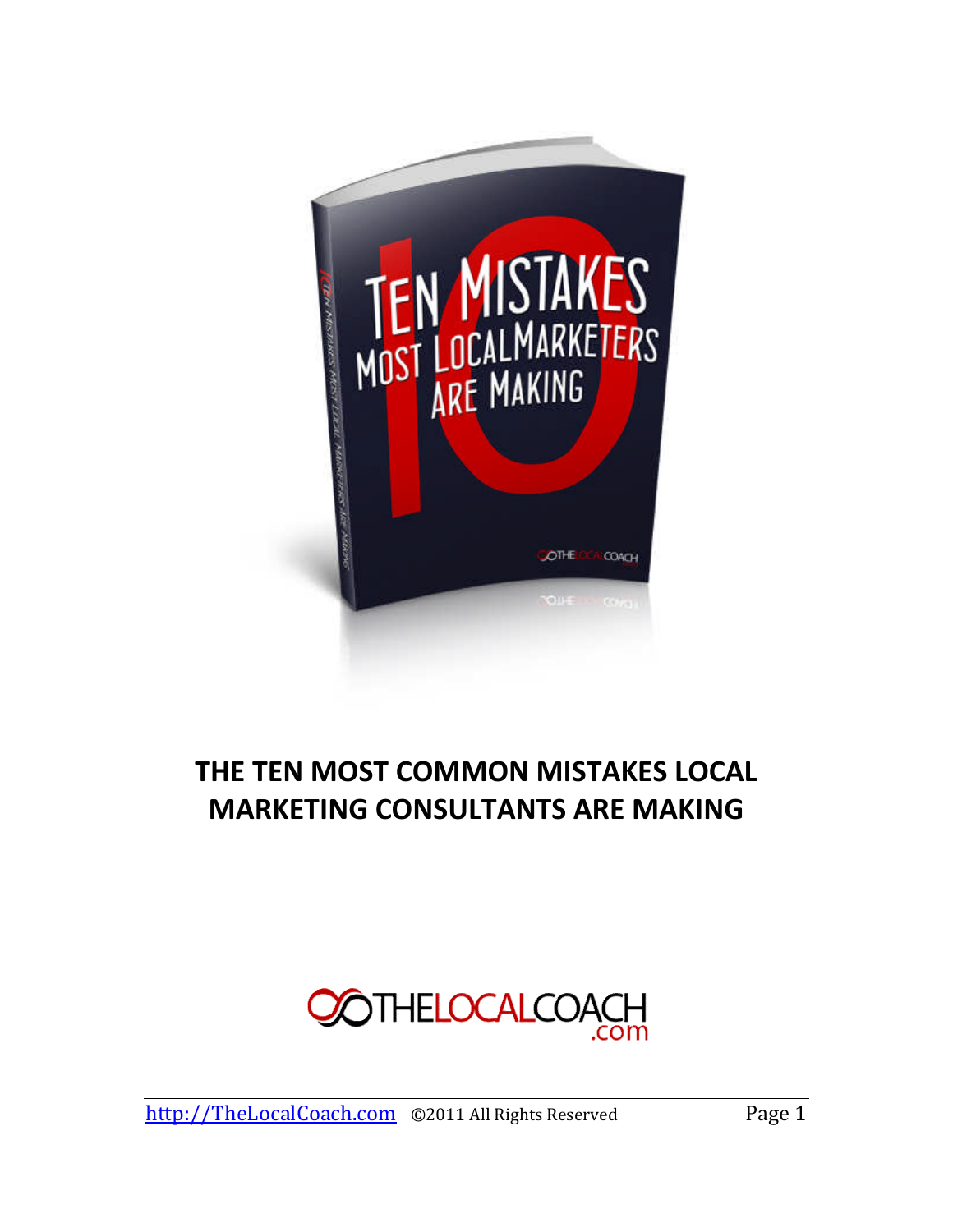# Introduction

Every single day, entrepreneurs are starting new offline consulting and local marketing agencies, offering SMS, Mobile Websites and other Internet-related services. My name is Jay Fairbrother and for the past year or so, I have been talking to hundreds of people who are starting, have started or want to start a local and/or mobile marketing business.

And I can tell you from personal experience, most of them are making huge mistakes trying to sell Mobile to small businesses- despite the huge potential for selling Mobile solutions to small businesses! Listen, I'm not going to insult your intelligence by listing tons of facts and figures on how mobile is the biggest thing since the early days of the Internet, or how the Internet has changed the landscape for the typical small business owner. If you just do some searches, you'll find plenty of evidence proving the demand for people to help small business navigate this new landscape . . . mobile, SEO, SMS, social media, location-based services, reputation management . . . ALL things the typical small business person didn't even have to think about, let alone master, just a few short years ago.

More people have mobile phones than Internet access, and many people check their text messages and voicemail much more often than they check their email. So the market is there, and growing, so why are so many Local Marketing Consultants struggling to successfully launch their businesses?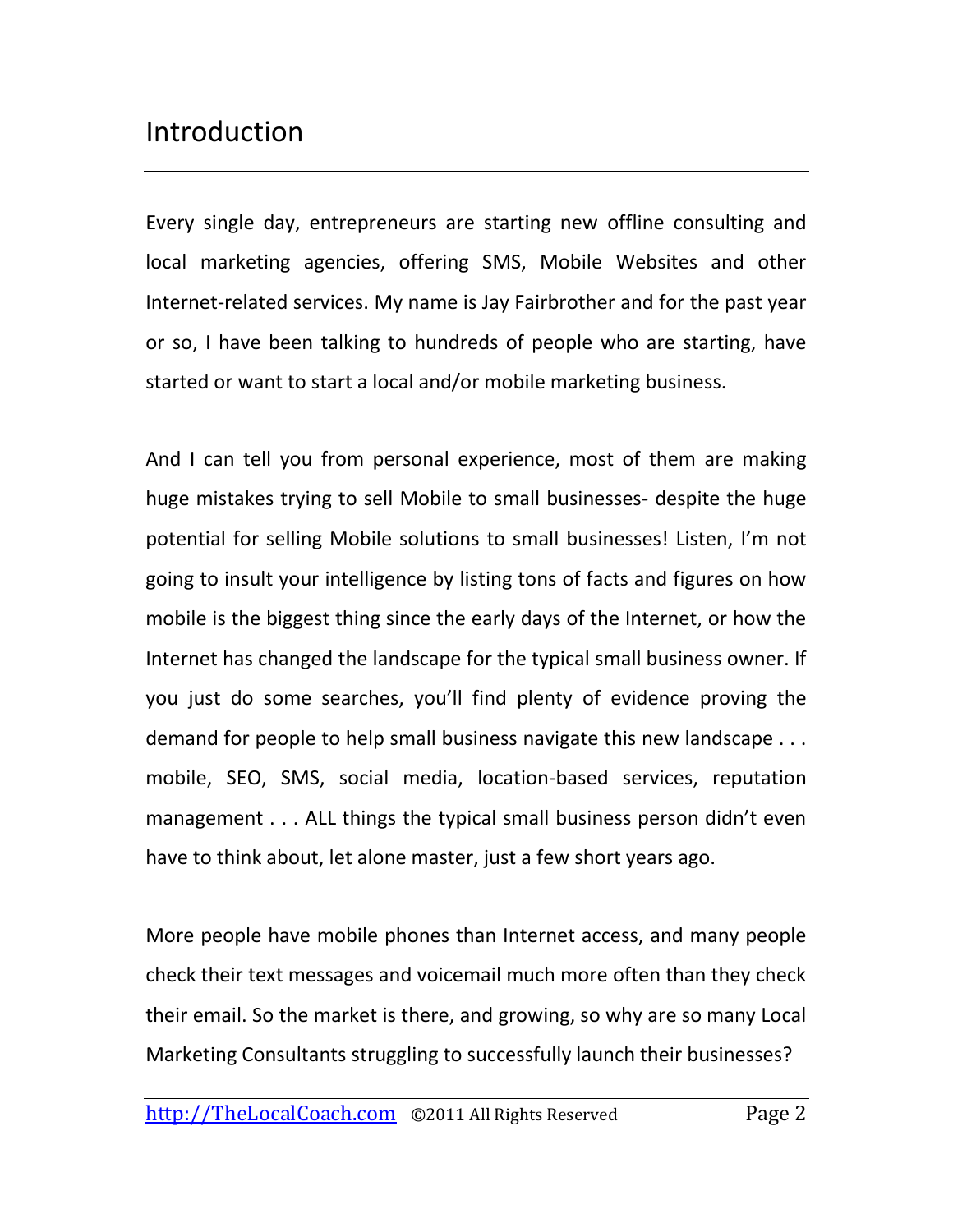There are more than 10 mistakes that most Local Marketing Consultants and Mobile Marketing Agencies are making, but in my experience as President of a Mobile Marketing company and in coaching both the people struggling and the people succeeding, these are the most common mistakes. These are the biggest reasons why many Consultants are buying white labels, launching their businesses, and sitting there 3-6 months later wondering why the model isn't working, and even worse, giving up. I have seen some people "bridge this gap", from white label launch to white label success within a 60-90 day period, on their own. I have also been fortunate enough to coach many people to success, including some making these very same mistakes at the start. I hope learning these lessons early, before you waste another 30-60 days, will help you get over the hump and land your first 3-6 clients quickly, and securing your path toward making your Consulting practice lucrative and fulfilling.

The following advice is a combination of what I've learned over the past 20+ years as an offline entrepreneur, having founded, bought and sold many businesses (including restaurants). Most of my career I have been building sales organizations, teaching people how to sell and being the lead marketer in each of my businesses. I hope the blood I've shed and the scars I've earned will help you be one of the few who succeed.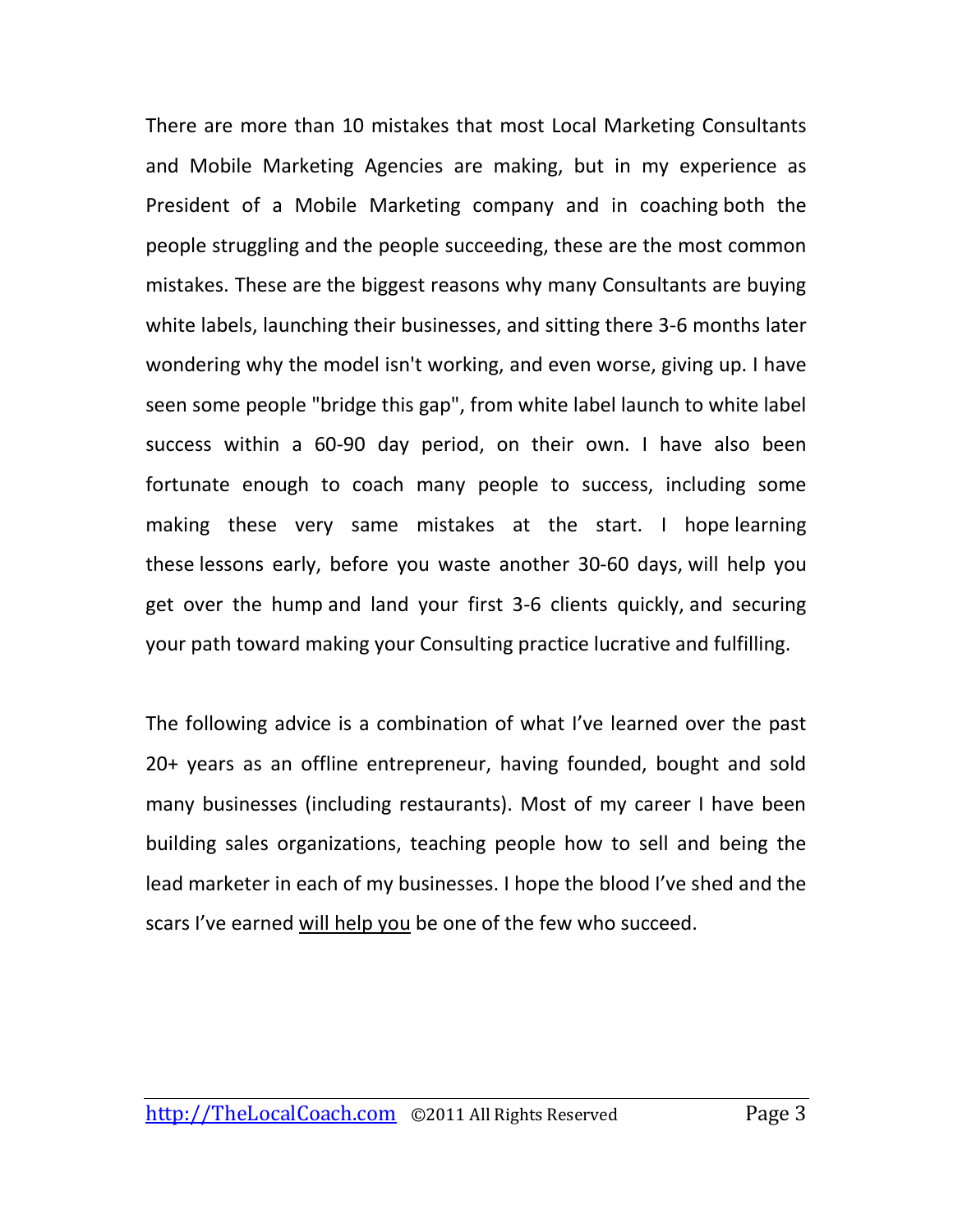# **TEN MOST COMMON MISTAKES LOCAL MARKETING CONSULTANTS ARE MAKING**

#### **1. You Lack Confidence**

The number one reason you're not getting the sale? A "buyer" can smell fear a mile away, and your lack of confidence shows! Sometimes, you can make a sale in spite of this, but most business owners will see right through your lack of experience, knowledge and/or success. Even with some knowledge and experience, if you are just getting your first clients, I swear, there's some hormone or pheromone totally giving you away to the person you're speaking with! They can "sense" you haven't been doing this long or that you don't have many clients.

And it's a classic chicken/egg scenario . . . how do you get the experience, how do you gain the confidence? So obviously, you just need to get a couple clients under your belt. Simple, right? I don't normally advocate free trials (it's not the technology you are selling- more on that later), but if you can't get someone to pay you when you're just starting out, it MAY be worth even doing your first client for a reduced price or even free for a short time period. You don't have to give it away, and there are plenty of ways to get good money even for your first sale, but this is the ONE time when it's okay to discount your services to help your long-term cause. There are plenty of ways to "craft" your pitch when getting your first few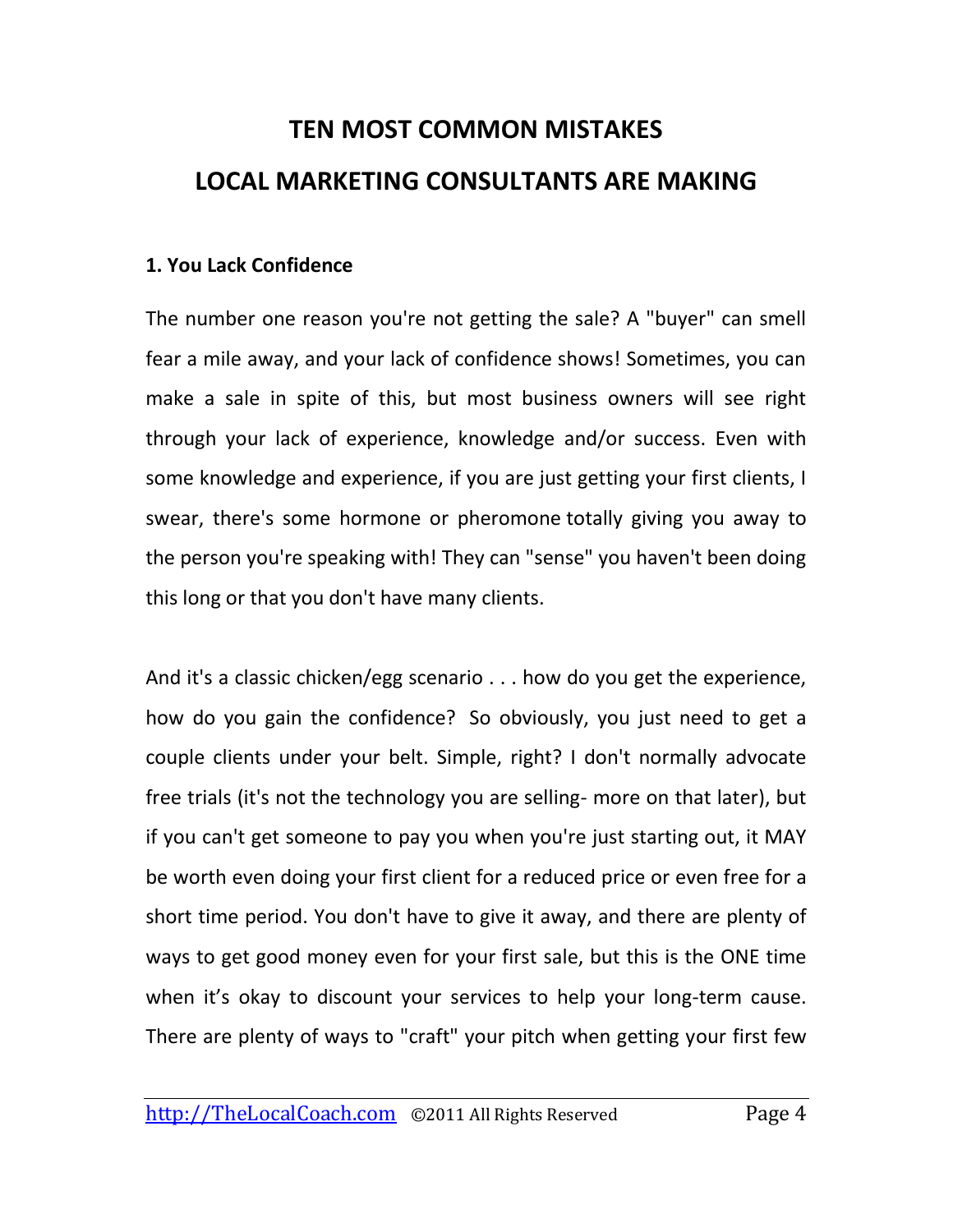clients, but ALWAYS, ALWAYS be honest, and upfront. If it's your first client, let them know . . . tell them you want to partner with them, to help you learn as well, and make it a win-win.

You don't need to know EVERY ANSWER and have every solution. I've seen plenty of resellers spend weeks, even months, researching, reading, talking (not to prospects but to other resellers and providers), and literally living in Forums, trying to learn every last thing they could possibly know about Mobile Marketing (or whatever their niche), and they've barely made a sales call! Remember the rule of thumb that Internet Marketing taught us all, you do not need to be an expert to market yourself as an expert! If you know 90% more than the typical prospect/consumer, you qualify! And then I have seen the other end of the spectrum, where someone buys a White Label, doesn't even bother to figure out how to log into it, and they are out selling! If you have to err on either side, get out and sell, but really, you need to find a happy medium, because most people can't FAKE that level of confidence to start making sales calls without at least a solid foundation of knowledge which gives them JUST ENOUGH confidence to get the sale.

Believe me, if there's one lesson I've learned in 20 years of running business, building sales organizations and owning restaurants . . . SUCCESS BREEDS SUCCESS. I used to run a promotion in my restaurant geared toward teachers from nearby schools. Why? Because they get out of work

http://TheLocalCoach.com ©2011 All Rights Reserved Page 5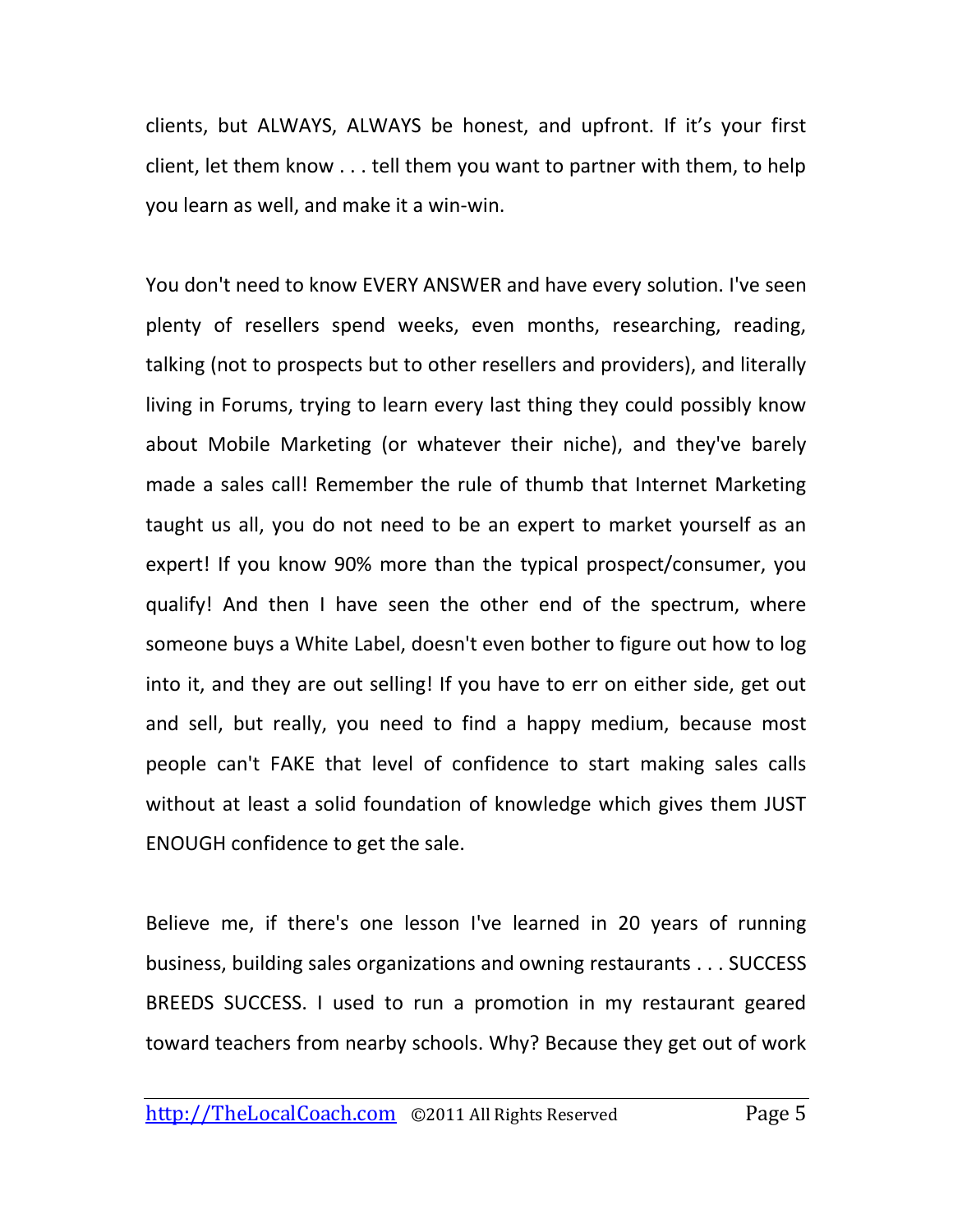at 3pm and get Happy Hour started early! When my parking lot was full at 3pm (rather than 4:30-5pm when rush hour hit), my Happy Hour sales almost doubled, every time. People love a winner, and for a restaurant, nothing spells winner like a nearly full parking lot! Same with sales, the best time to go on a sales call is IMMEDIATELY AFTER you just made a sale. That genuine success is contagious and will quickly cure any confidence issues.

Of course you can always read some Dale Carnegie and practice your positive affirmations too . . . but manufacturing some real success, by getting your first client and making them some money, THAT WILL TURBO CHARGE YOUR SUCCESS.

#### **2. You Don't Know Who You Are and You're Selling the Wrong Solution**

Most often, Local Marketers haven't figured out who they are, and usually, they're selling the WRONG SOLUTION. I teach an exercise designed to help you determine what you are selling . . . is it a commodity, a service? Are you a consultant? How many different solutions can you provide? SO MANY local marketers walk into a merchant and lay out a smorgasbord of all the different services and technologies they can sell. And that's the problem!

First, you can't focus on what you are selling! No one cares . . . except you. You need to focus on the business owner! What do they need? What do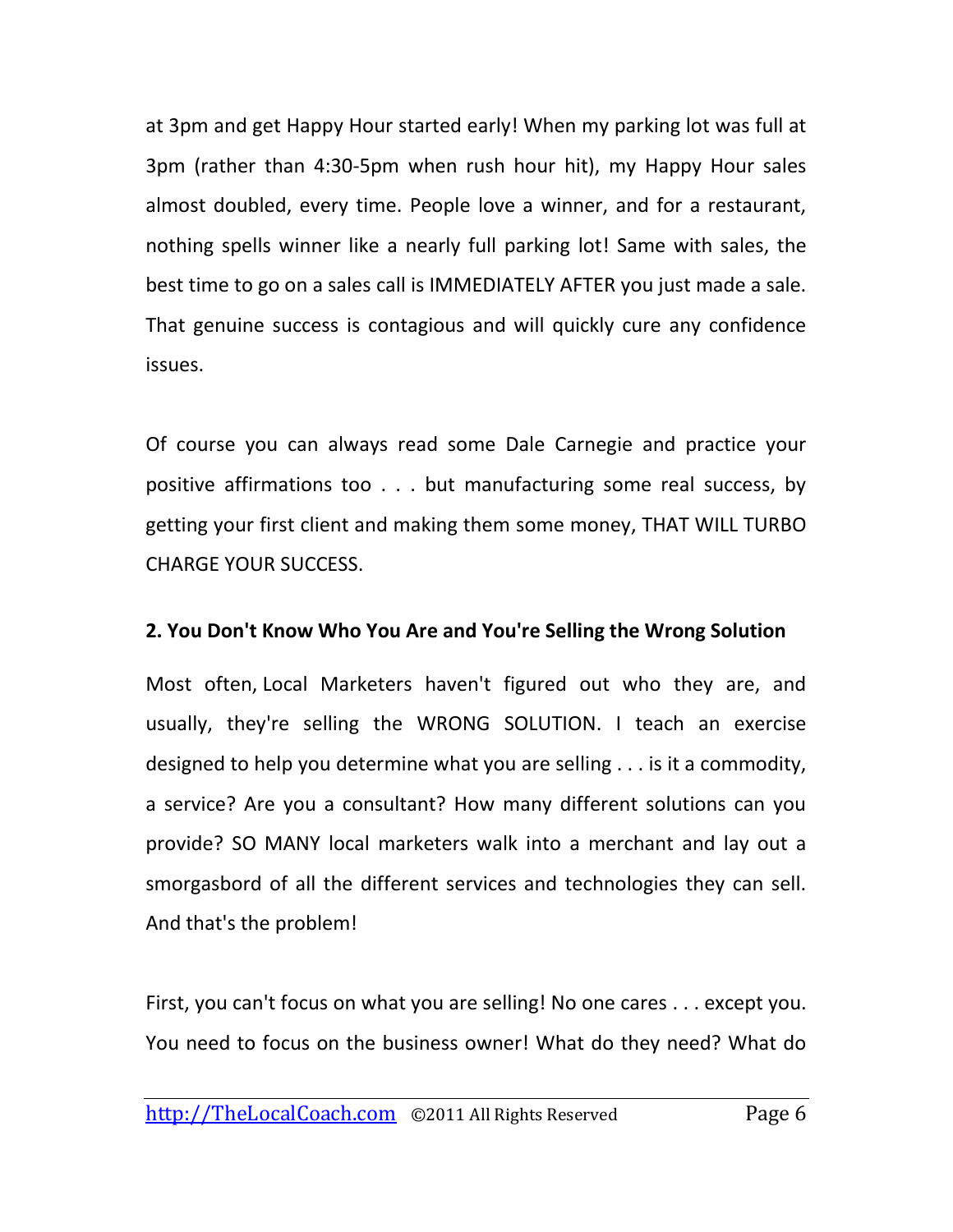they want? Where is their pain? Way too many salespeople just assume that the business owner wants what they are selling. Mobile Marketing is a great example of this. Most salespeople, having equipped themselves with some basic level of research/knowledge, will spew out some exciting facts about how many people open text messages or how 8000% more people will be buying things on mobile phones, blah, blah blah . . . . And based on these dazzling statistics, they assume the business owner will naturally want to jump on this bandwagon and start writing checks! They never bothered to figure out what the business owner wants! They never asked what the business owner thinks or needs. Maybe the owner's number one concern right now is all the bad reviews he's getting online, but you never found out because you're too busy trying to wow him with how crappy his current website looks on a mobile phone! You may only have one service or solution to offer, or you may have many, but if you're selling a solution that doesn't solve one of the merchant's top pains, then you're wasting everyone's time!

And this leads back to, what are you selling, and WHO ARE YOU? Are you just pitching a service (SMS Messaging at X price)? Are you presenting yourself as a Mobile Marketing expert? Are you also a Local Marketing expert (to include areas outside Mobile like SEO, Social Media, Rep Management, etc)? Or do you have the experience and credentials to position yourself as a full-fledged Small Business Marketing consultant? Figuring this out, and making all of your materials and sales pitches align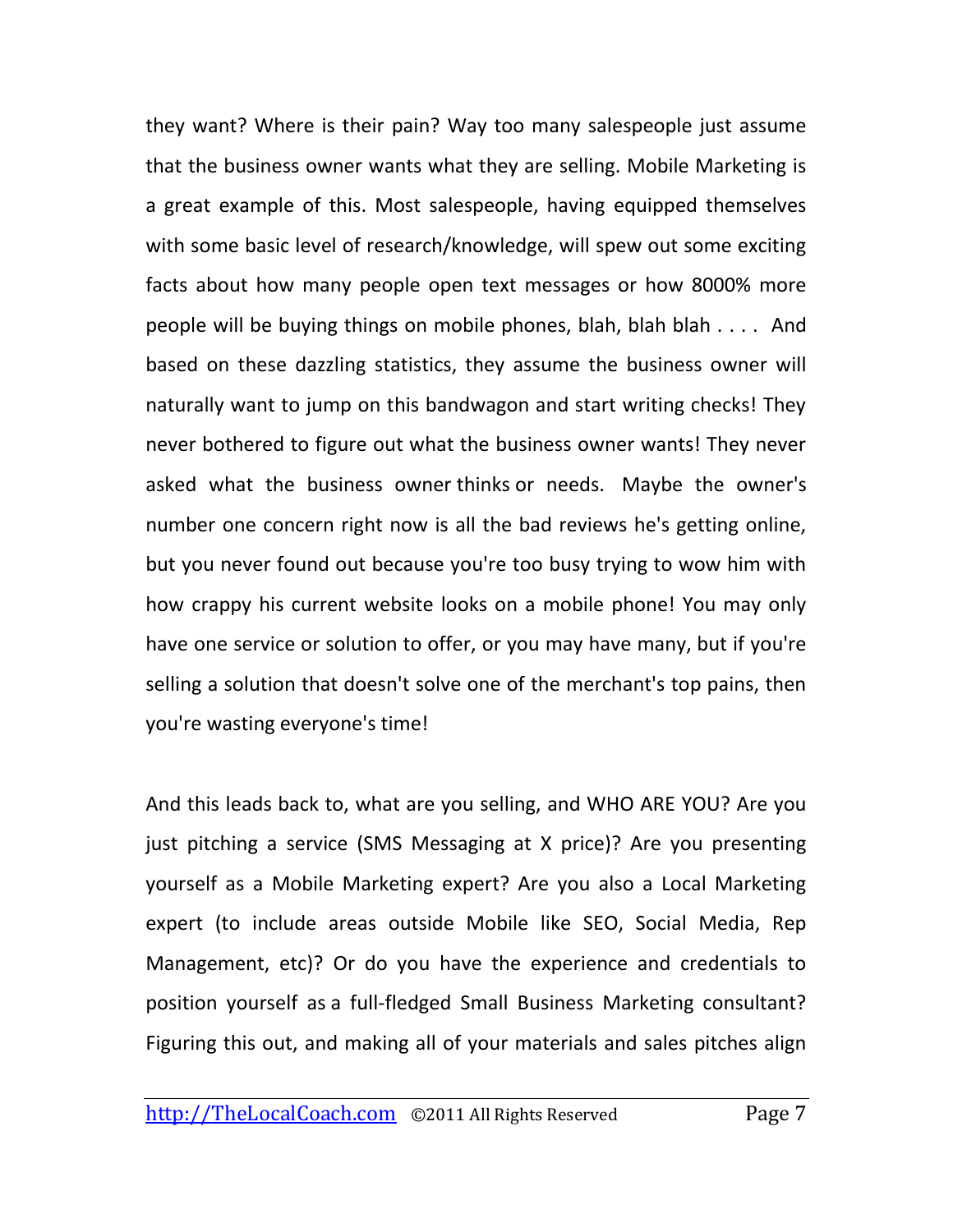with this (creating your brand) is critical. Obviously, this plays a huge factor in how much you can charge! If you're selling a commodity (text messages) you're going to get pounded on price, and there will always be someone on your heels selling for cheaper. . . or god forbid, offering FREE TRIALS!!! Far too often, I see mismatches between what you present yourself as, what your material and sales letters say, and what prices you are charging. Align you're pricing, pitch and presentation to maximize your strengths and maximize your profits!

#### 3**. You Think You Are Selling a Technology**

A typical small business owner REALLY DOESN'T CARE how your service works! I see so many people finally get that coveted appointment, only to completely blow it by spending 30 minutes talking about how the technology works! I've had Mobile White Label clients send me their PowerPoint presentation they prepared for client meetings, and the presentation is a whopping 25-35 slides! Basically it looks like they did a brain dump of everything they know about Mobile Marketing, and somehow, they think a small business owner wants to know all of this information! Business owners don't want technology, they want customers.

You need to focus all of your efforts on solving a problem for the business owner, typically, that's bringing in new customers, increasing the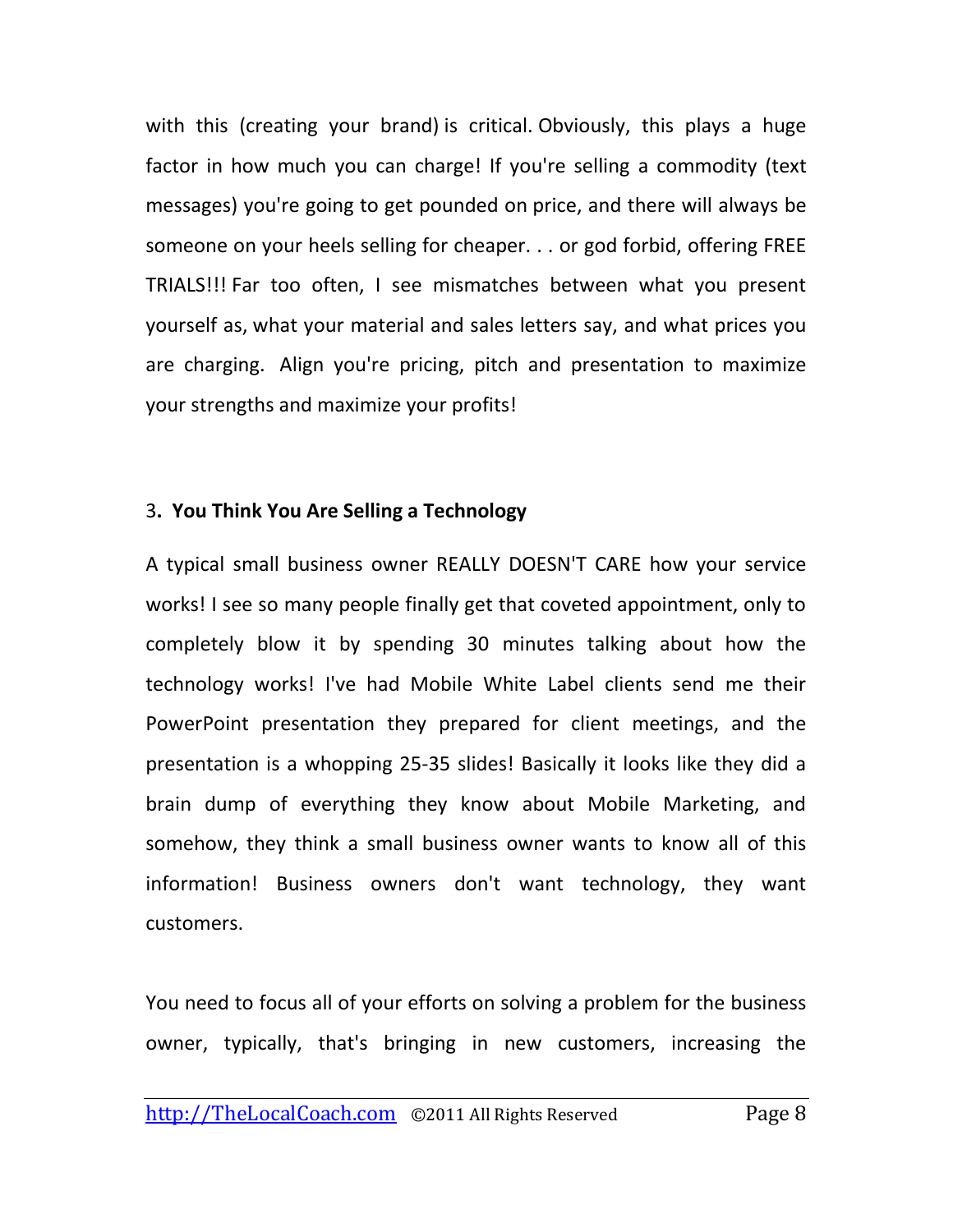frequency or amount spent from existing customers, or reducing their other costs. Any and all of these are only to achieve ONE GOAL, helping the business owner make more money! You may think you're a hero if you can "fill" a restaurant at 3pm on a Monday, but if the business owner lost money doing it (because she had to give away too much to get the customers), then who is benefitting from this relationship? ONLY YOU, because you sold something! Granted, even people who don't know who to sell can find the low-hanging fruit, but you can't build your new White Label business by relying on fruit!

The technology is only the means to an end, and frankly, most business owners have little time and no interest in learning how to get to the end – they want you to deliver it, and if you can, they WILL PAY YOU.

#### 4**. You Don't Know How to Sell**

There are so many sales mistakes that are commonly made, I can't possibly address them all here, but I can tell you what I see most often. And that is that most salespeople are too focused on what they want out of the deal, than on helping the business owner. Here's a perfect example: the typical "pitch" in SMS marketing, say to a restaurant, is to paint a picture of the merchant having some big list, and you brilliantly describe how they are going to send a text out at 4pm and their restaurant will be full at 6pm! What could be simpler, right? What restaurant owner wouldn't want that, and wouldn't be willing to pay me handsomely for it?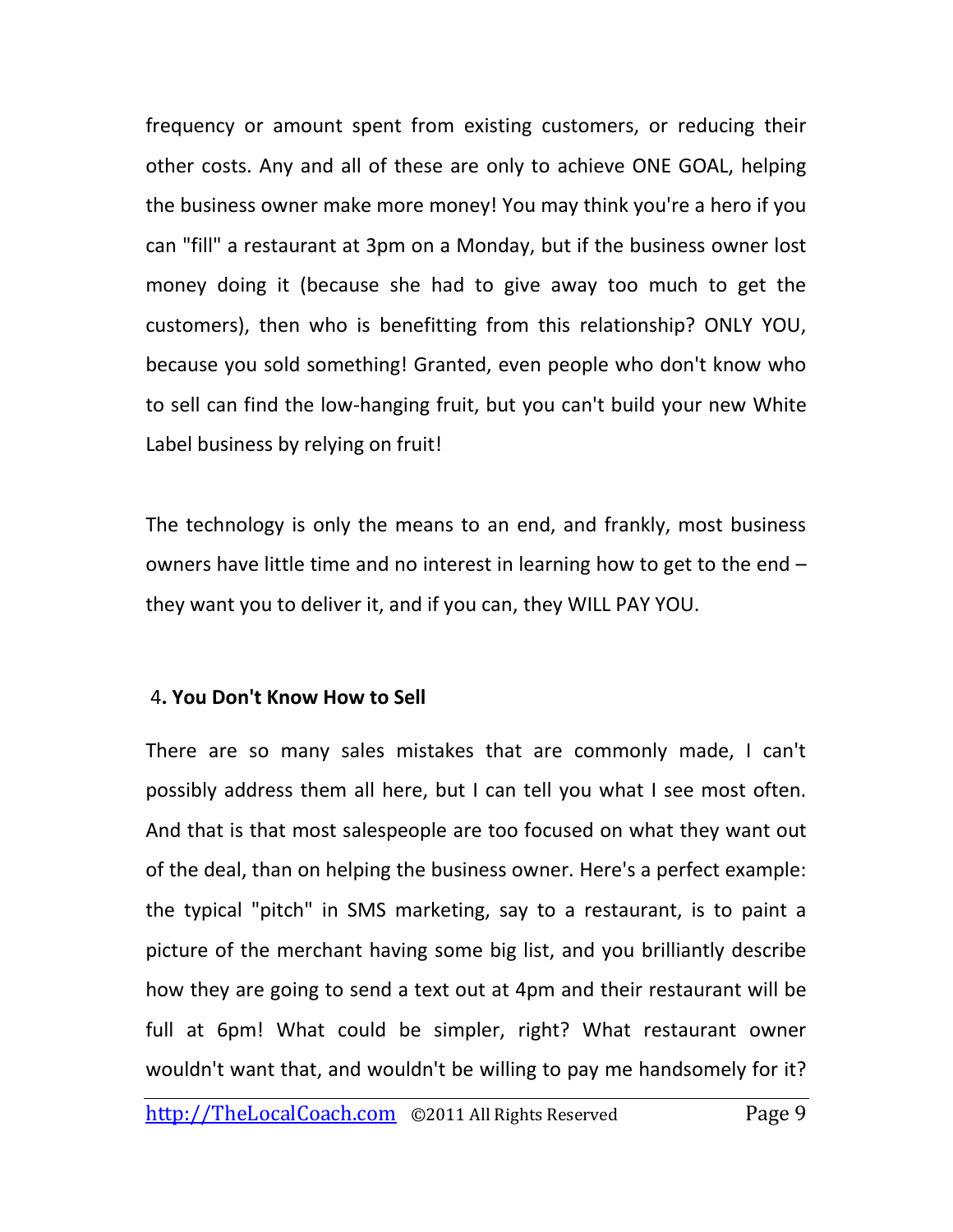Maybe you even go as far as to disclose that the owner would have to give away 25-50% off his product in order to have all those customers come in, on a moments' notice . . . in the middle of the afternoon. But then you show him an example on paper, of how much additional revenue a year he gets when YOU bring him 30 more customers every week. Still sounds good right? Well, here's the problem: you haven't put yourself in the SHOES OF THE BUSINESS OWNER!

Just the SINGLE FACT that you have not factored in the cost of the discount he's giving, to get that flood of customers at 3pm (a popular SMS myth propagated by people only interested in selling something), immediately clues the biz owner that you really don't care if he makes any money, you're just trying to sell your service. I hope you get this point! It seems minor, but I can tell you it's a critical distinction, and this ONE POINT may make the difference in whether you end up in the 90% failure category. THIS is the difference between being a consultant/partner, being rewarded for your time and expertise, versus being a salesperson scraping for every dollar and competing on price!

Often, no expectations are established when the meeting is set (15 mins, 30 mins, 1 hour, etc), and the salesperson launches into their presentation (god forbid its 25-30 slides!), and next thing you know, the business owner has to run, and attend to something important, like ringing the cash register, before you've even had a chance to get to the main point and ask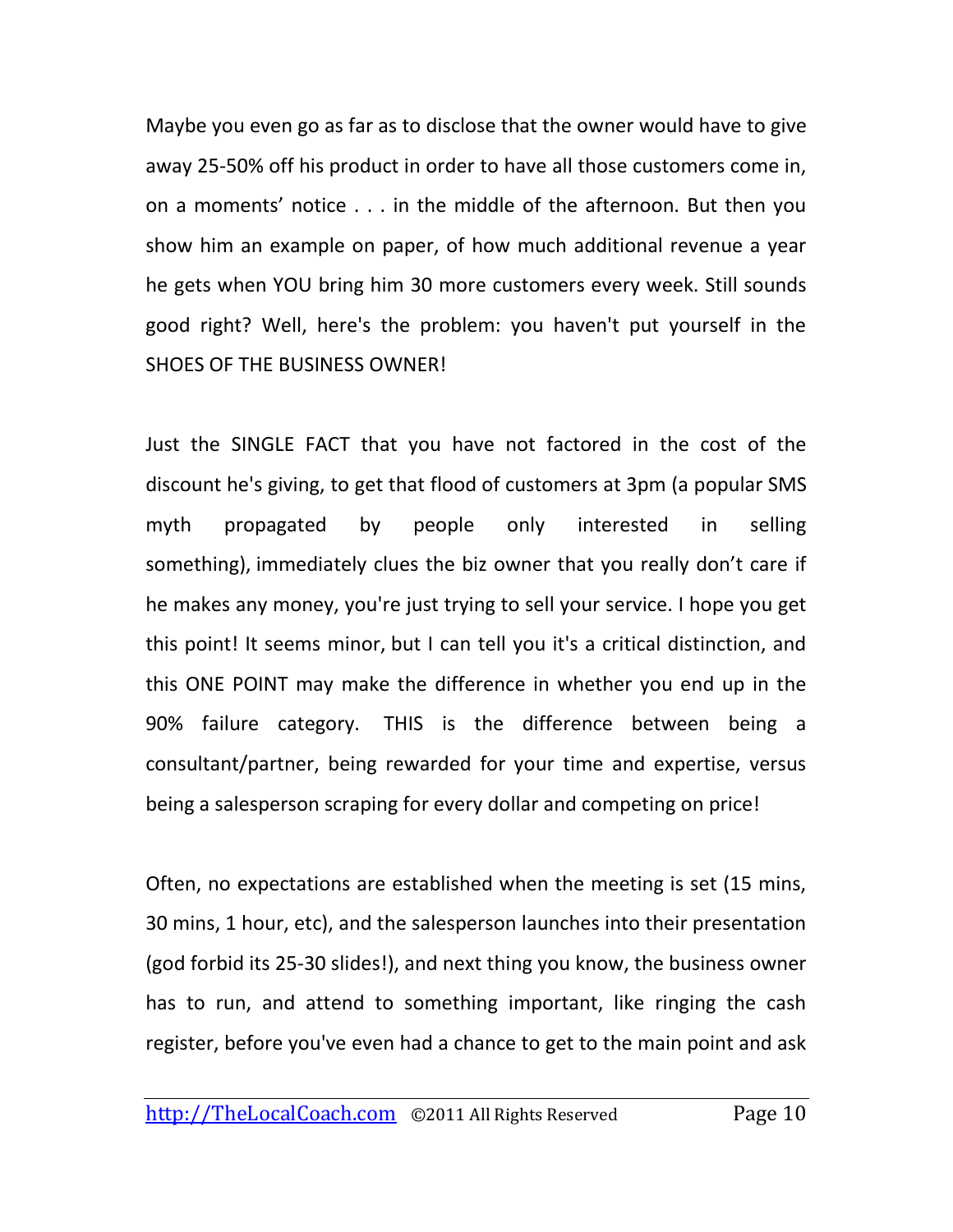for the sale! Or worse, you spend 30 minutes listening to yourself talk, a more respectful biz owner says, I really only have 5 more minutes, so you rush through the ONLY important part of the sales call, WHAT VALUE YOU WILL BRING AND HOW YOU WILL MAKE MORE MONEY FOR THEM.

Lastly, another huge mistake in Mobile SMS sales is from what I call the "Short Code Mentality": that a business only needs one Keyword and can use SMS marketing in a strictly one-to-all fashion. Are all customers the same? Should every one of your customers get every SMS message sent out? Do you think male clients of a hair salon want to get text messages on their phones with discounts on manicures and hair color? It's just not very smart! This short-term mentality doesn't work in such a personal, permission-based channel; if your SMS messages aren't hyper-relevant, your SMS marketing will be short-lived. And most importantly, this approach demonstrates again, that you are more interested in selling your service than helping the business.

Blowing the sales process is an area I could write and speak about for hours (and I do), so I can't even scratch the surface on this topic here, but suffice it say, you can have best ideas and the best technology on the planet, but if you don't know how to sell it, you're spinning wheels . . . as in hamsters!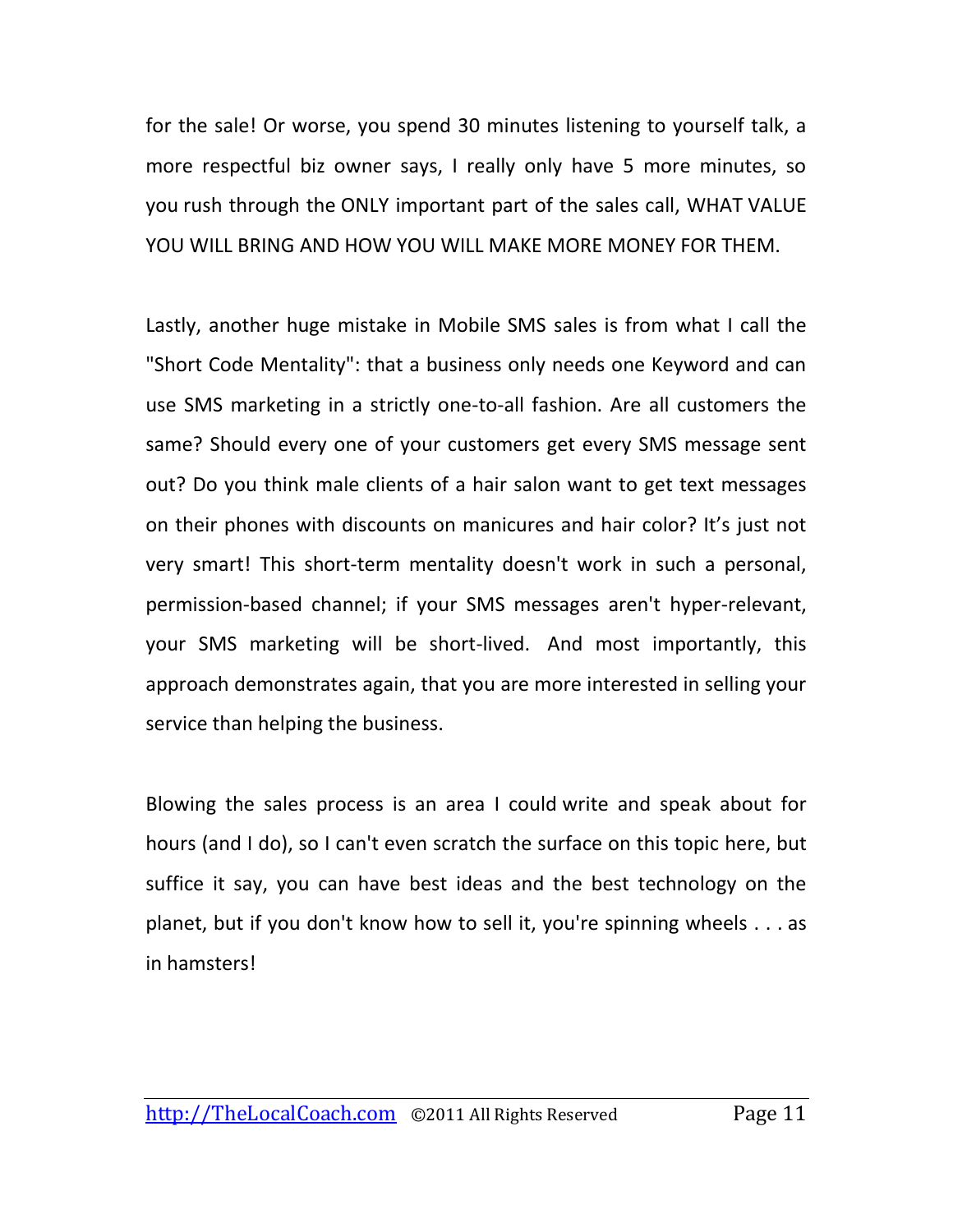#### 5. **You're Targeting the Wrong People in the Wrong Way**

With Mobile Marketing, restaurants are probably everyone's number one target when they start out, which means you also face the most competition from other Mobile providers in this vertical. But as a restaurant owner, I can tell you why this isn't always the best idea. Even in a good economy (which this isn't) a MAJORITY of restaurants are not making money, and if they're lucky, they're breaking even. One of the things most Local Marketers never even consider is, *"Can this business even afford to pay me?"* And here's where so many are making mistakes, by wasting time and energy calling on businesses that can barely pay their rent! Now, philosophically you could think to yourself, *"Well that makes them a perfect prospect, and what better way for me to be the hero, to help turn them around and fill up their restaurant with a single SMS blast!"* Again, see Reason #4, you are thinking about yourself, not thinking about the business owner. You're not in business to save your customers from failure (unless you have a calling). You are in business to make money, and doing something of value that you can be proud of. You're reading this document, because you don't want to fail like most, so STOP Wasting time chasing after businesses who aren't successful!

You also need to identify your strengths and play to them. Are you a good writer? Do you hate talking on the phone but can light up the room in person? What technical skills do you have for creating landing pages, building mobile websites, creating table tents, signs and brochures? If you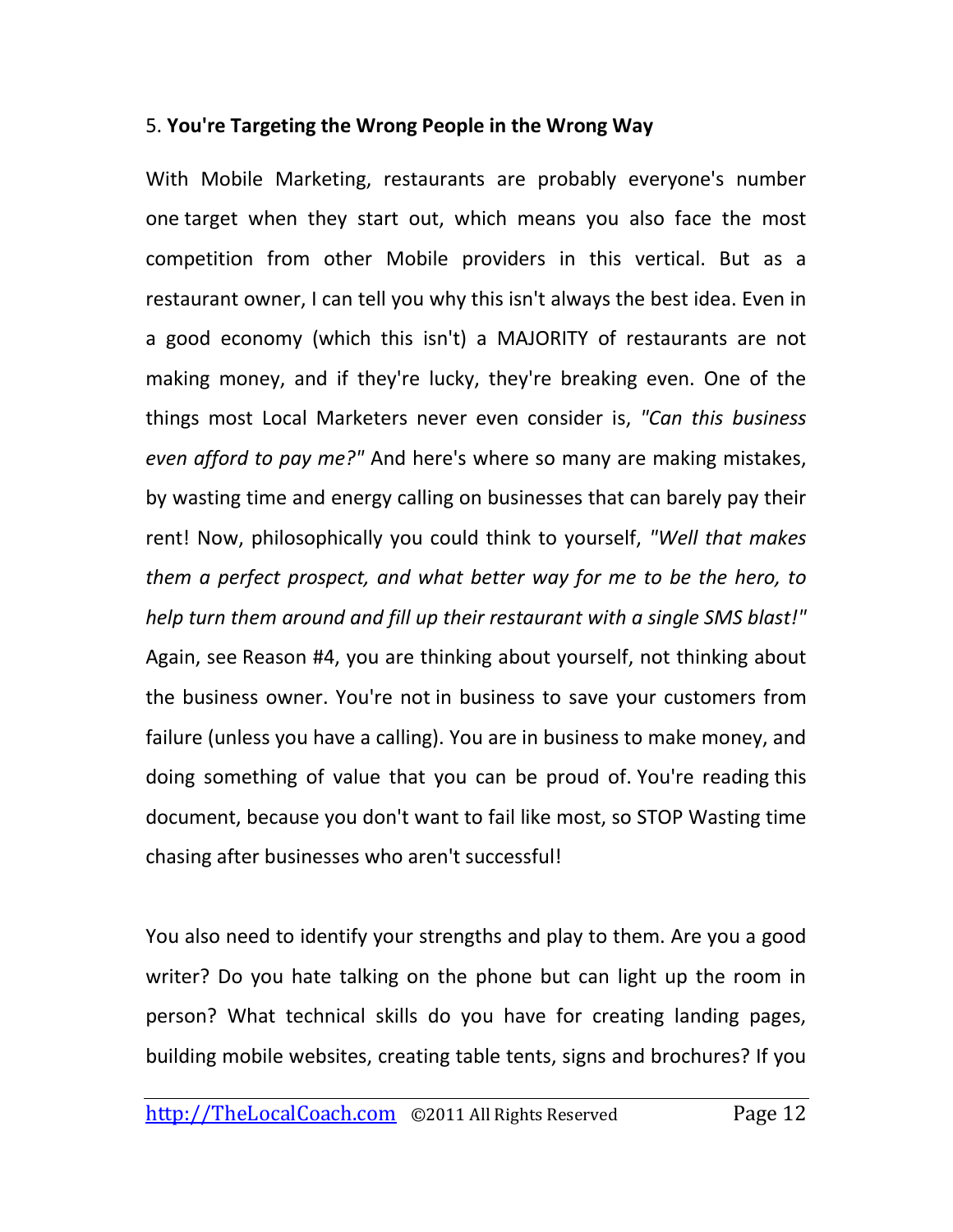suck at writing, then maybe email isn't your best prospecting tool (or you need some training and templates on email). If you're only charging \$100/month to start (no matter what you're providing for the \$100), you can't afford to be walking into merchants off the street – the math doesn't work . . . your time is valuable. Match your sales channels to your strengths, align the channel (email, phone, Internet, in-person) to your pricing model, and maximize your chances for success. There is no one formula that works for everyone, although you can follow a blueprint which allows for some customization for your skills sand strengths!

#### **6. You Are Trying to Do Too Much**

This is simple. KEEP IT SIMPLE.

There are two messages here. Again, your time is money. Remember Reason #1, analysis-paralysis? Stop spending hours a day in Forums and buying cheap products that you think will be magic bullets, and focus your time and activity on what is the least amount of time necessary to get the job done!

And remember the 25-35 slides for a sales appointment? If you're presenting too much material, you will kill your chances of a sale. Period. There is no bigger detriment to a sales call than delivering an ounce more information than is absolutely necessary to make the sale! No one wants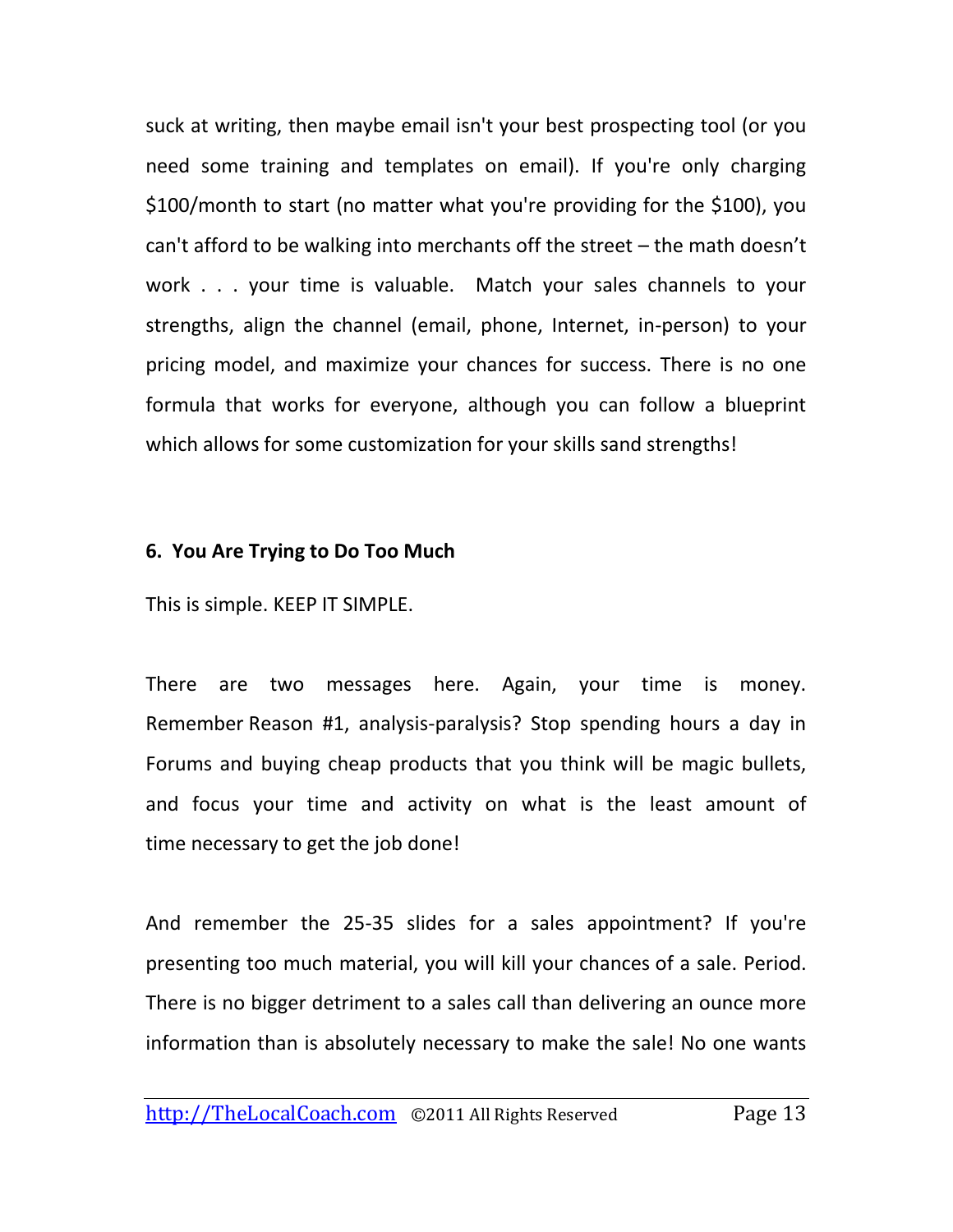to hear you talk! Believe me; you're not as eloquent as you think. A confused prospect remains just that, a prospect. FOCUS your presentation. Find out what the business owner needs (solve a pain) and then present ONLY that solution. Show how you will bring value to solve that problem, and then ask for the sale! Sure, it's okay to imply, or quickly brush over all the other ways you can help grow his business and make more money in the future, but always focus on only 1-2 specific solutions you are going to provide.

K.I.S.S.

### **7. You're Doing Too Little**

As alluded to in Reason #6, avoid analysis-paralysis and get busy! Because you are starting your own business, there are many things that need your attention. Likely, you are still learning the technology/platform(s) you are selling as you build out the rest of your business (website, marketing materials, lead generation, service agreements, merchant accounts, etc). This is where some pig-headed discipline will go a long way. I'm sure you've heard this before, but you need to organize your time, especially when it comes to sales. The best approach is to set goals, and don't give up until the goal is reached. But rather than set a goal of 15 cold-calls per day, set a goal of 2 appointments (from those cold-calls) per day. Because 15 cold calls with no appointments isn't helping! If it takes you one hour to make 15 calls, but you don't have an appointment after an hour, then you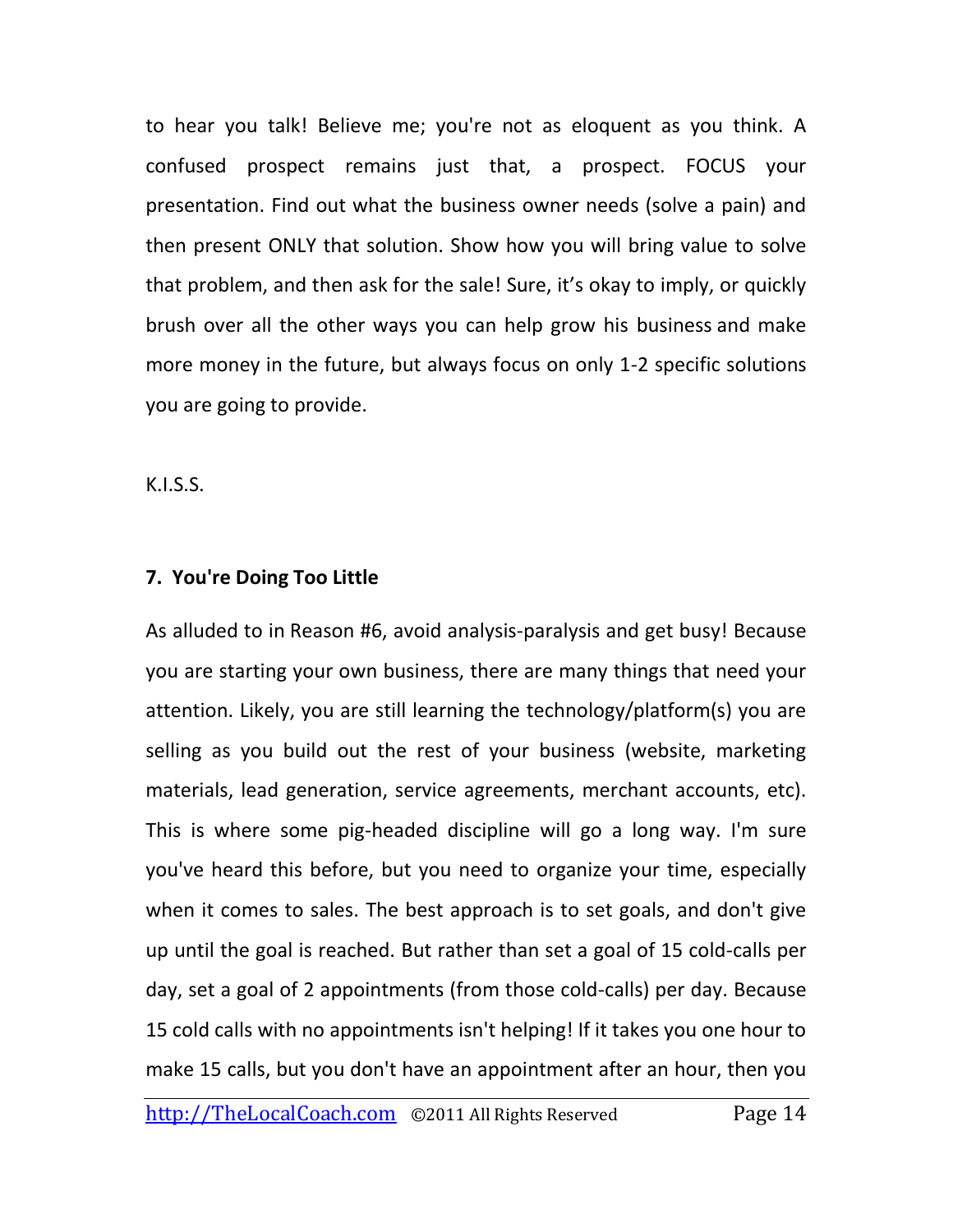need to spend another hour! Here's the thing, assuming you are learning as you go and tweaking your approach and testing new things, you're extra hour will pay dividends tomorrow!

Obviously, there's a balance to be achieved, and I'm not suggesting you spend 8 hours on the phone until you get an appointment that day, but you need to exercise some discipline and force yourself to spend a minimum of time per day in each of your areas (sales, product knowledge, general biz stuff, etc). Again, I could teach a course on Time Management, but be careful of the shiny-object disease (common among entrepreneurs) where you allow distractions every time you see a new "tool" or a new "guru" promising you're going to make \$2,000/week (based of course, on their own success after a few clients and extrapolating that out to what they COULD make if they just . . . .)

Anyone can find low-hanging fruit with enough contacts made, and even people who don't know what they're doing, can have some success, hang their shingle as gurus, and come out with an info product or course to show you, too, how to get 3-4 clients. Please be smarter than this! Figure out if there is substance and value (before purchasing) and go with people and programs who can lead you to success, not just help themselves by selling some advice. Find tools and teachers that can help you.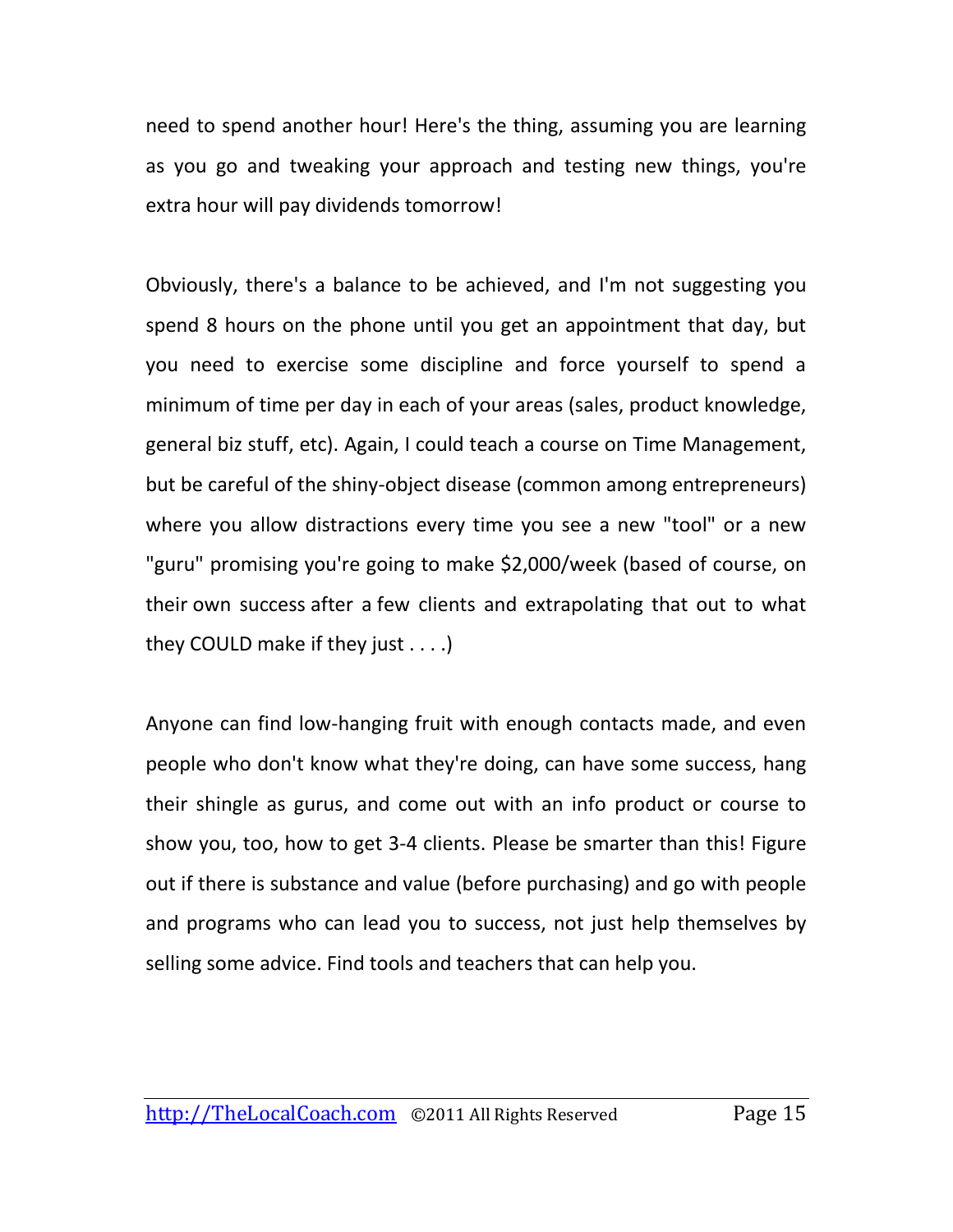#### **8. You're Giving it Away**

Did I mention I hate free trials? Given the caveat in Reason #1, when in order to get your first client I might make the exception, I have rarely seen a business model succeed based upon free trials. There are some exceptions, especially in a commodity-based environment. But things like free trials and \$1 trials de-value your time and can end up wasting A LOT of your time. In my experience, the people who take advantage of trial offers are often the ones who ask the most questions, suffer from analysis paralysis and end up finding someone else's free trial to explore as well! Again, this is my personal experience, but I advise you stay away from this kind of model. In Mobile, I've yet to see anyone converting free-trial customers into well-paying, long-term customers.

You're not selling a commodity! Please, if you have prices on your website currently, take them off! Do you want to work with price-shoppers or clients who want your expertise and help? The ONLY time you should publish prices is if you will have NO INVOLVEMENT in delivering the service after the sale (which I advise against in Reason #9 below). Otherwise, you are leaving huge amounts of money on the table. You are selling you, not technology; you are selling your ability to solve problems for the client, to bring them more customers, more often and AT A PROFIT!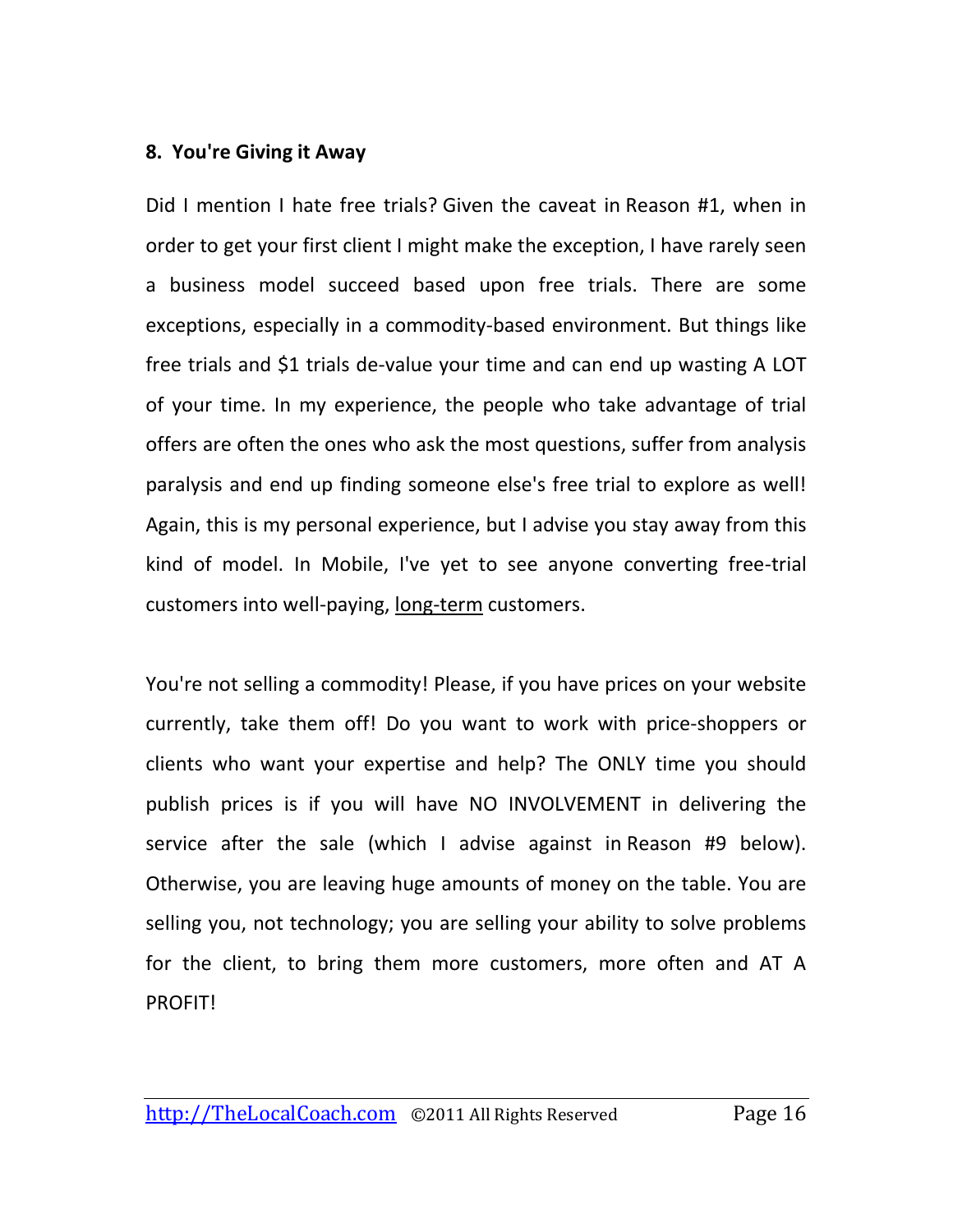#### **9. You Are Not in Control**

As mentioned in Reason #4, you need to set expectations for the appointment (how long and what will be accomplished), and not allow time to run out before you get to the "meat"- the value you will bring, and asking for the sale. Staying in control of the sales process is an art in itself, (and an e-book in itself), but proper planning will go a long way.

Another huge mistake, especially in SMS marketing, is to assume your client knows what to promote (designing web landing pages, text campaigns, offers, wording, etc) and worse, leaving the technology in their hands! I absolutely recommend a Done-For-You service, at least to start, when bringing mobile marketing to a client. I have rarely seen a small business owner, given an SMS platform and some video training, "get it" or figure it out for themselves. If you don't stay in control, and manage the process for the first 60-90 days, your clients' chances of success are dismal. I have seen way too many cases, where a Consultant is successfully signing up clients, but leaves the clients to manage their own text marketing, and the client never gets it right, and gives up after a few months.

Never assume your clients know much about marketing (maybe they do but . . . did you that found out BEFORE you started your sales "pitch"?). Most small business owners are not marketing experts, and more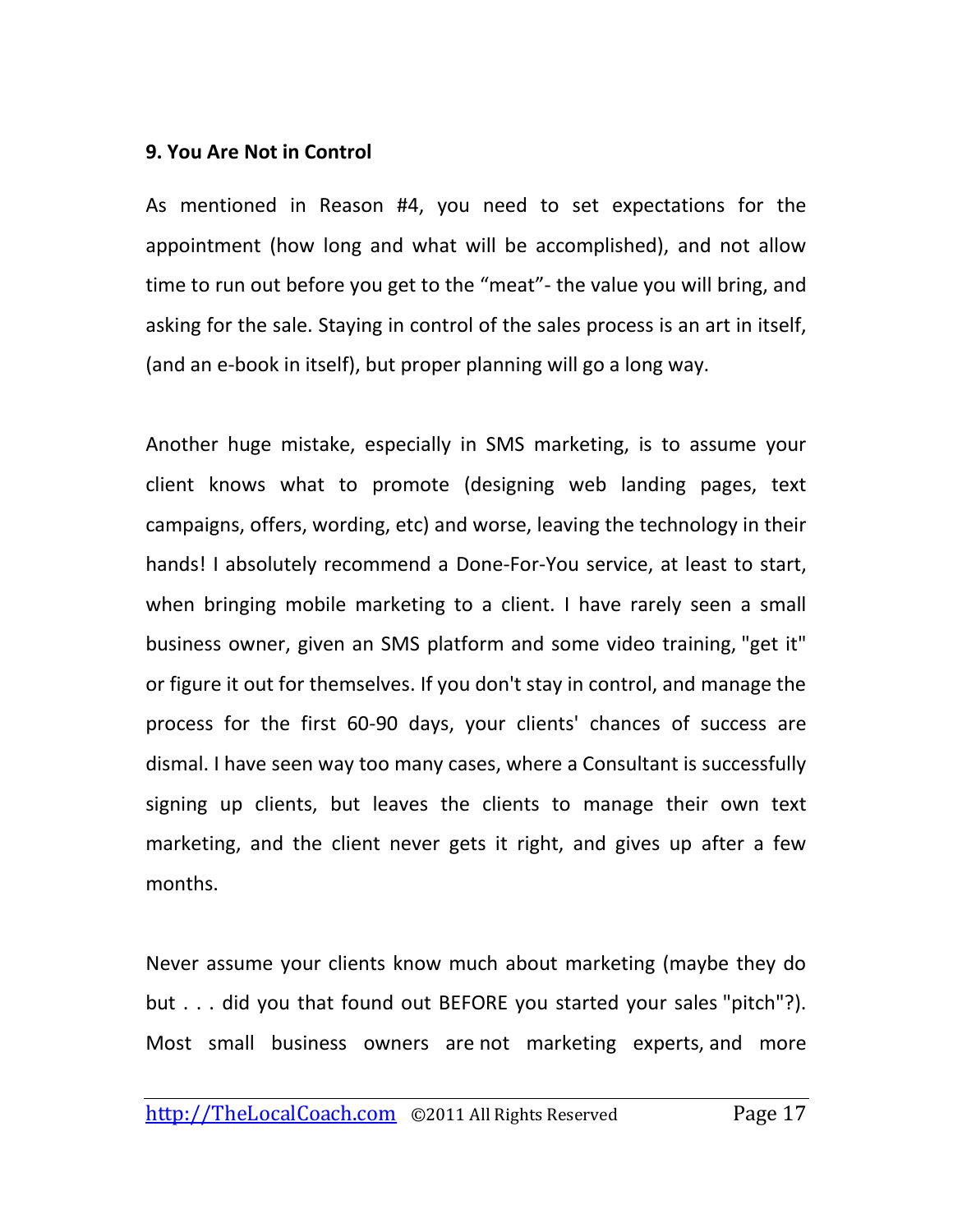importantly, don't have time to learn your technology or learn how to engage customers with Mobile, and even when they do, most don't have time to then implement effectively.

#### **10. You Don't Earn Trust**

Mistakes #1-9 really all lead here. By making any of the mistakes above, you will lose trust in the potential new relationship with your client. Every time you open your mouth, or stroke the pen/keyboard you risk hurting the trust quotient with your audience. And guess what, most people don't trust a person trying to sell them something! Again, a common rookie mistake is to assume there is a trust level to start and not do anything to earn that trust, right from the start of the relationship! For instance, I'm trying to earn your trust right now, because, of course I'd like to sell something. Would you believe me if I told you that I want to help you succeed more than I want to sell you something?

The truth is, it's not an either/or (at least in my case). There are some gurus who just want to sell things. In my model, however, it does me no good to sell you something once; I want to earn your trust, and convince you that I, along with my partners, can help you build a successful White Label business and be in the top 10% who succeed. If I assume you trust me from the start, I'm making a huge mistake! So for instance, you will NOT SEE grossly exaggerated claims of how much money you can make, nor will I ever pretend to have all the answers. My job here is to convince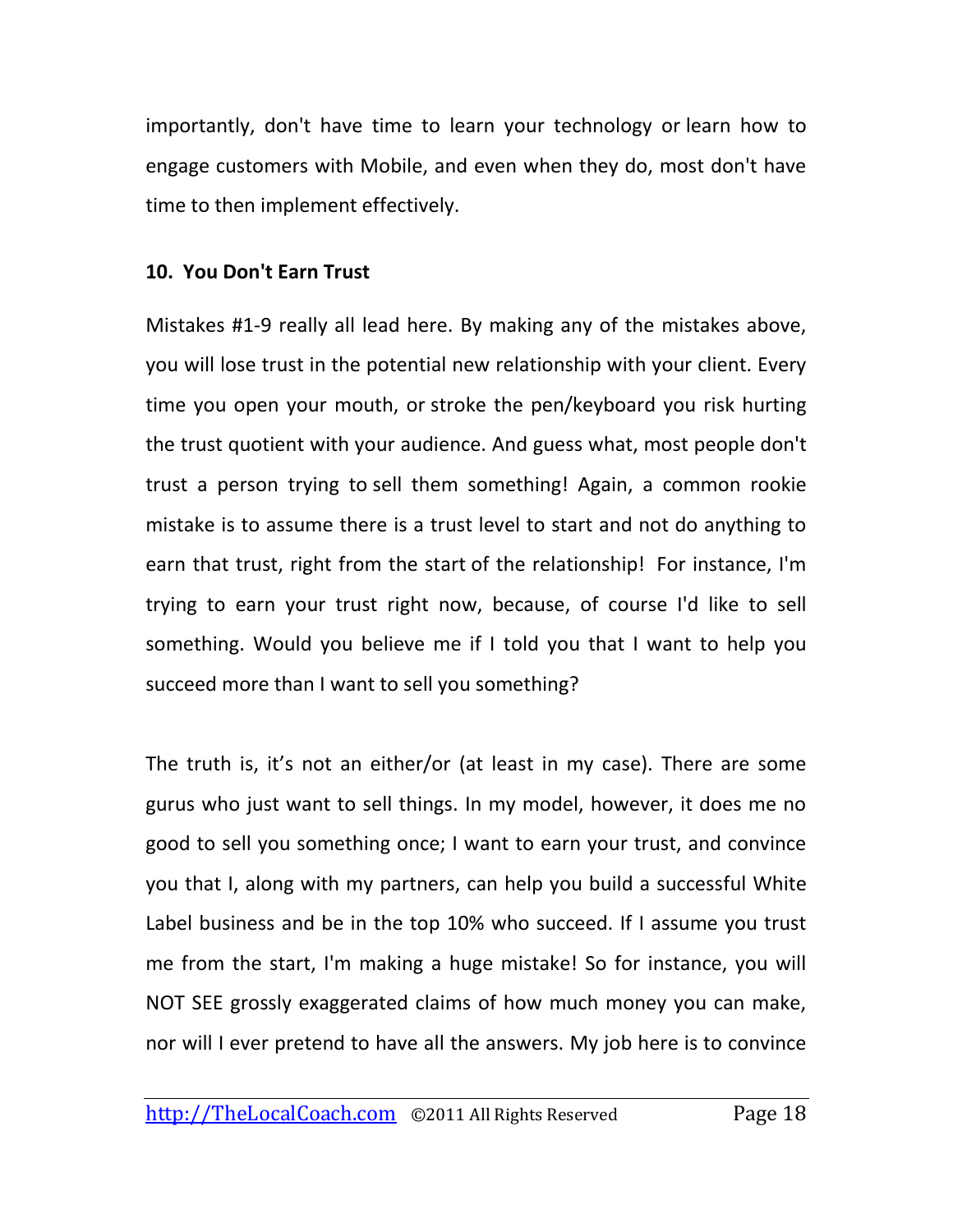you that my 20 years experience as a small business owner, coupled with my coaching and conversations with hundreds of people in EXACTLY YOUR SHOES (those contemplating or just starting a Local Mobile Marketing Business), give me enough knowledge to help you. And that I've identified some other really smart, people who can help lead and coach you to success.

I hope I have earned that trust, or started to, by providing this advice for free. And I hope you'll give me the chance to show you that I can help you build your business.

Now to start finding out WHAT TO DO . . .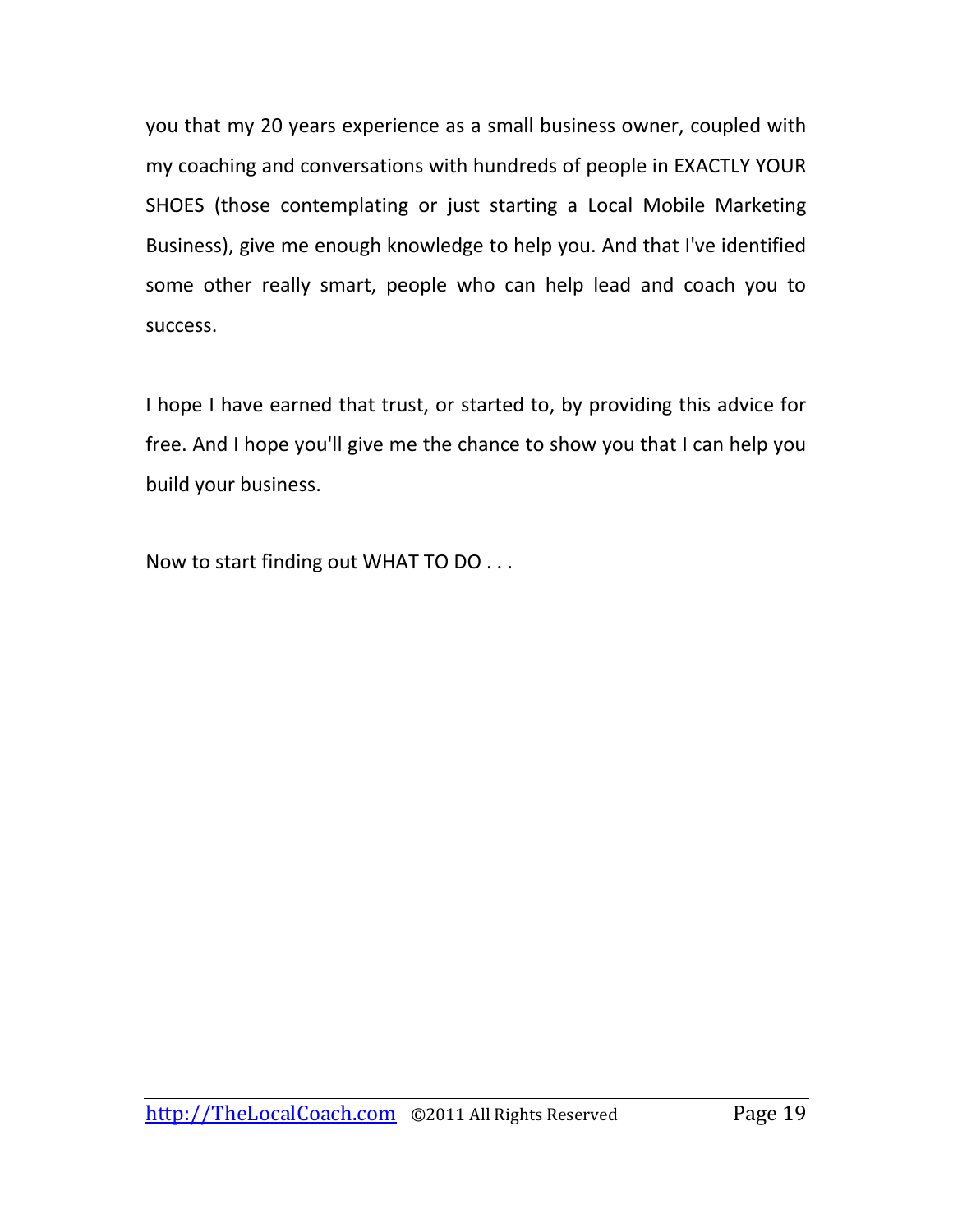I have joined forces with a few of my friends; these are people just like you, who were struggling in their Local Marketing business. And with my help, they are now thriving. They followed my advice, not only the whatnot-to-do, which is our focus in this document, but most importantly, the WHAT TO DO. And we have created a blueprint, and a coaching program, to help you.

#### **To Participate in this Program, Contact Lime Cellular TODAY!**

Frankly, I have seen way too many people launch their white label business, only to find themselves after 2-3 months with only 1-2 clients. And in every case, I can pinpoint it to them making many of the exact mistakes I'm addressing here. So we, at The Local Coach, have created a solution, called the . . .

#### **WHITE LABEL MOBILE MASTERMIND**

*90 DAYS TO WHITE LABEL SUCCESS WITH SMS AND MOBILE*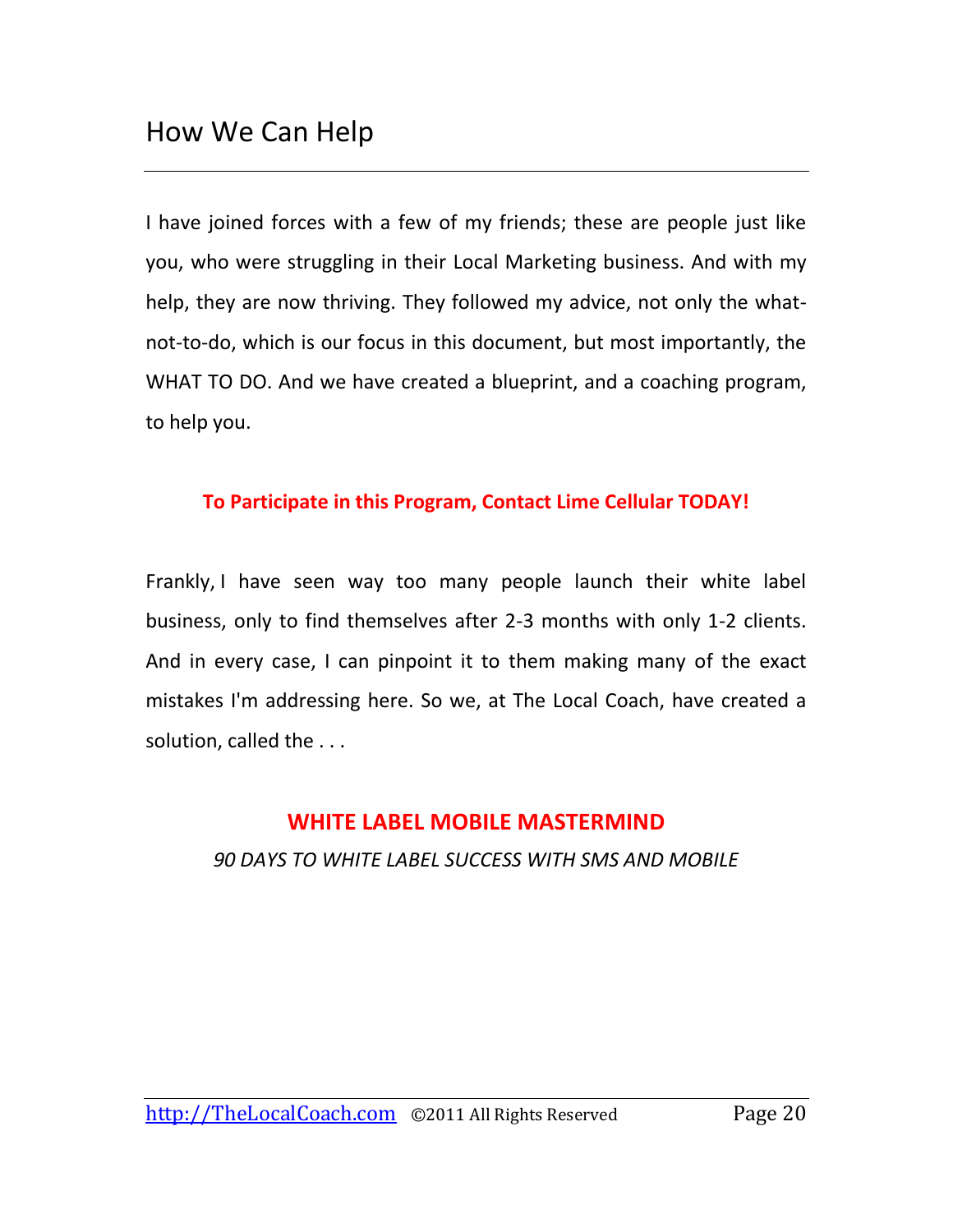In this program, our ONLY goal is to help you get 3-6 new clients, all paying you a fair value for what you provide. That's it! No B.S. promises of solving all your problems or making you rich. I have TONS of knowledge and ideas you WON'T be getting in this coaching program. Not 'cause I don't want to share, but because we will ONLY have one task at hand... helping you bridge the gap . . . helping you get over the proverbial hump and establish a threshold of 3-6 clients (believe me, many will get way more than that) in the next 60-90 days.

Every time I've seen White Labelers get beyond their first 3-4 clients, quickly, it's like the clouds part and they're off and running. Unfortunately, many never get to that point, and for some, they get there, but not soon enough to turn their dream into a sustainable living.

As Friend of Lime Cellular, YOU MAY QUALIFY for a **SPECIAL DEAL** on this Program! **Call your Lime representative TODAY!**

#### **START YOUR PATH TO SUCCESS TODAY!**